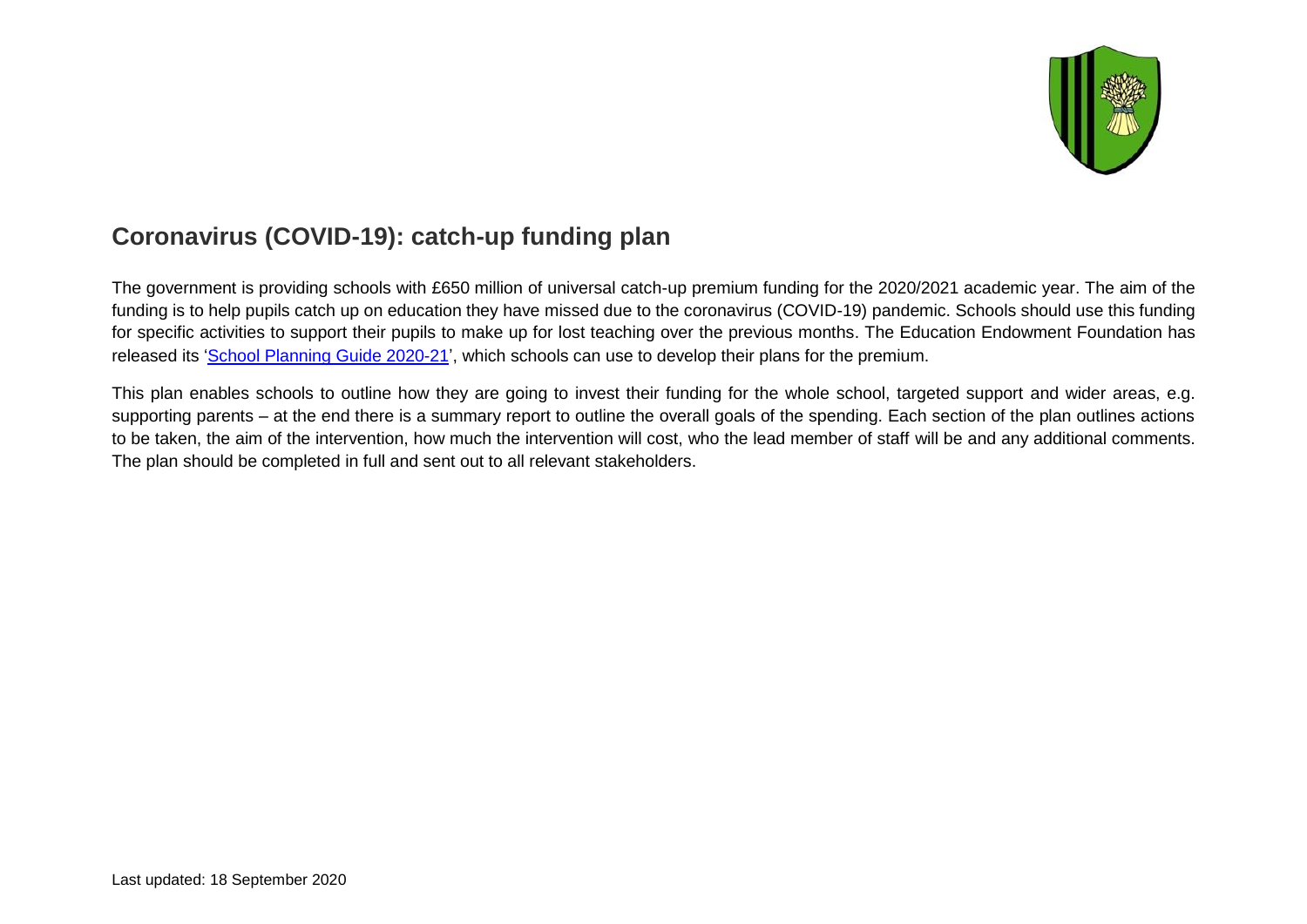#### Whole School Support

*For example Transition Support Professional development Mentoring for early career teachers Pupil assessment and feedback* 





#### Targeted Academic Support *For example*

*Structured interventions Small group tuition One to one tuition Extended school time*

#### Wider Support *For example*

*Increasing attendance Behaviour approaches Home learning support Access to technology Supporting parents and carers*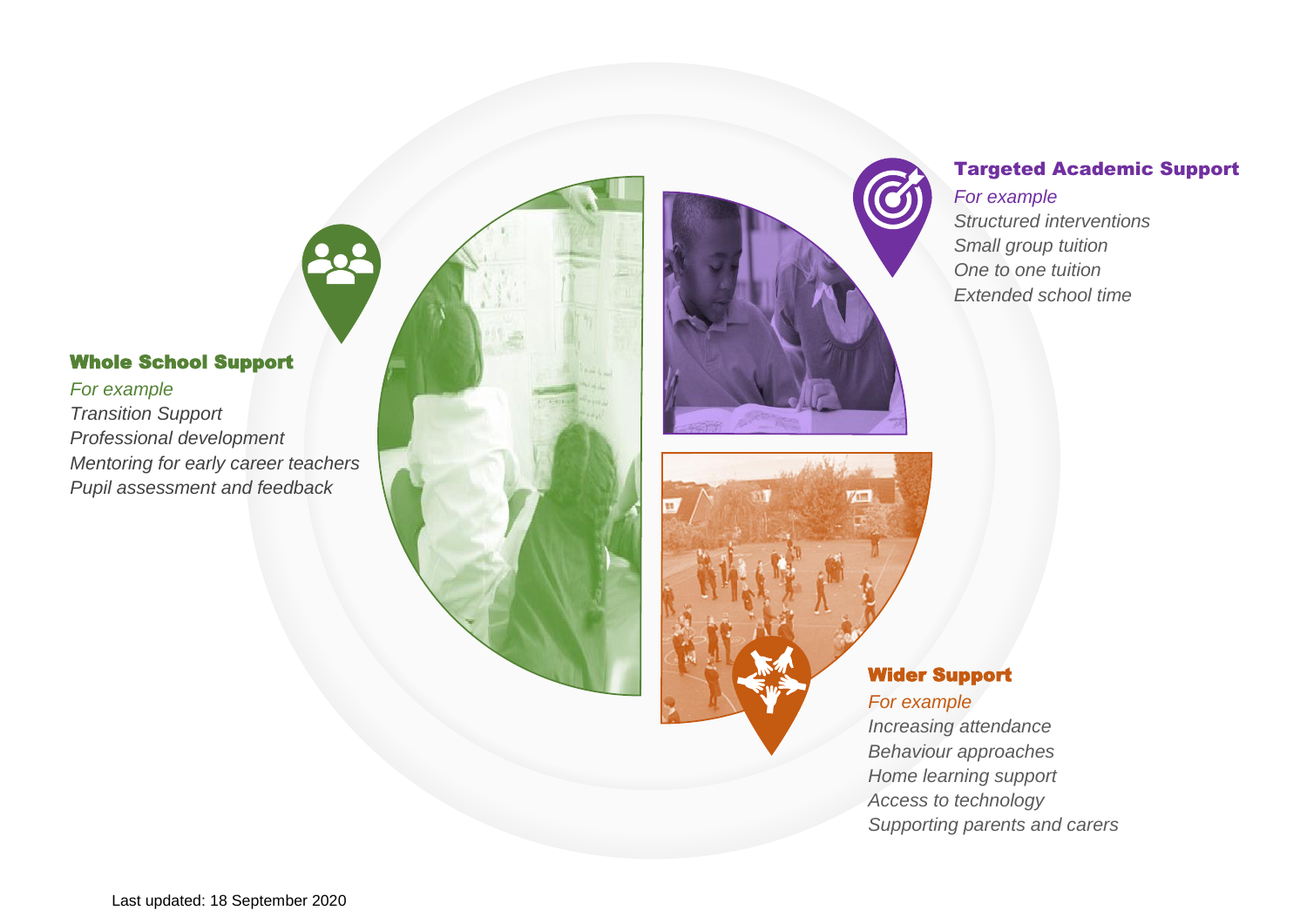## **Catch-up plan**

| <b>School name:</b>             | <b>Bourne Westfield Primary Academy</b> |
|---------------------------------|-----------------------------------------|
| <b>Academic year:</b>           | 2020-21                                 |
| Total number of pupils on roll: | 627                                     |
| Total catch-up budget:          | £49,840                                 |
| Date of review:                 | August 2021                             |

# **Whole School Support**

| <b>Action</b>                                                                                 | <b>Intended outcome</b>                                                                                                                                  | <b>Estimated impact</b>                                                     | <b>Cost</b>                                               | <b>Staff lead</b> | <b>Comments</b> |
|-----------------------------------------------------------------------------------------------|----------------------------------------------------------------------------------------------------------------------------------------------------------|-----------------------------------------------------------------------------|-----------------------------------------------------------|-------------------|-----------------|
| Professional<br>Development-<br>effective use of PiXL<br>therapies to bridge<br>learning gaps | Wider use of PiXL<br>therapies.<br>Evidence of impact of<br>PixL therapies.<br>Increased knowledge<br>and confidence of staff in<br>using PiXL therapies | Learning gaps in Reading,<br>Writing and Maths have<br>narrowed.            | SW<br>Release<br>time<br>£880<br>(4days<br>release<br>SW) | <b>KK/SW</b>      |                 |
| Increased capacity<br>for<br>pastoral/safeguarding<br>team                                    | Additional hours for a<br>member of staff to<br>complete EHA/TAC due<br>to growing demand from<br>families.                                              | More families supported and<br>EHA/TAC completed in a<br>shorter timescale. | £5062.92<br>$(12 \text{ hrs per})$<br>week)               | <b>AO</b>         |                 |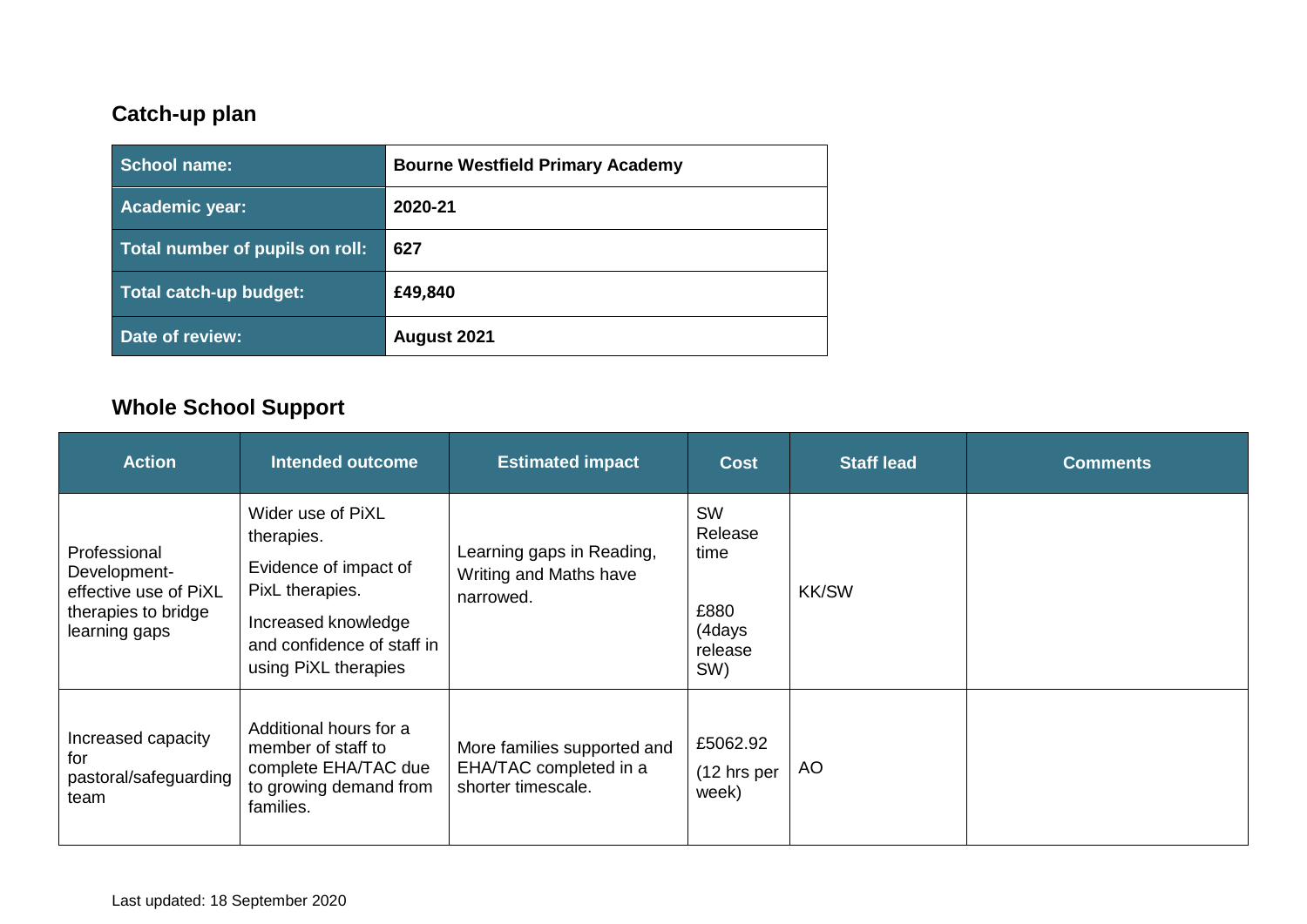| Increased capacity to<br>facilitate phonics<br>intervention in Y1<br>and Y2. CC1/2 day                                                     | Improved phonics<br>outcomes                                                              | Learning gaps relating to<br>phonics have reduced.                                                                                             | £398.22                  | <b>CC</b> |                                                                                       |
|--------------------------------------------------------------------------------------------------------------------------------------------|-------------------------------------------------------------------------------------------|------------------------------------------------------------------------------------------------------------------------------------------------|--------------------------|-----------|---------------------------------------------------------------------------------------|
| Increased capacity to<br>facilitate maths and<br>reading intervention<br>in Y5 and Y6. EM 26<br>weeks intervention -<br>5 mornings a week. | Improved maths and<br>reading outcomes                                                    | Learning gaps relating to<br>reading and maths have<br>reduced.                                                                                | £20,830.94<br>(26 weeks) | EM        | Smaller sets for ch. in 5/6. Maths<br>set in Yr 6 and reading groups in<br>Yr 5.      |
| Purchase of<br><b>WELLCOMM</b><br>assessment to<br>assess and target<br>children in Nursery,<br>Reception and Year                         | Children's speech and<br>language has improved                                            | Improved outcomes for<br>specific children in relation to<br>speech and language.                                                              | £400 to<br>purchase      | <b>JM</b> | Class teachers and GW to deliver<br>assessments and interventions.                    |
| <b>RWI Subscription</b>                                                                                                                    | Staff and parents able to<br>access high quality<br>videos for RWI when<br>home learning. | Improve phonics outcomes<br>in R, 1, 2 and 3 by identifying<br>gaps and teaching to these.<br>Staff will have up to date<br>training from RWI. | £2500                    | CC        | Access to RWI materials for<br>children isolating. Resources for<br>teachers and CPD. |
| <b>Total spend:</b>                                                                                                                        |                                                                                           |                                                                                                                                                | £30,072.08               |           |                                                                                       |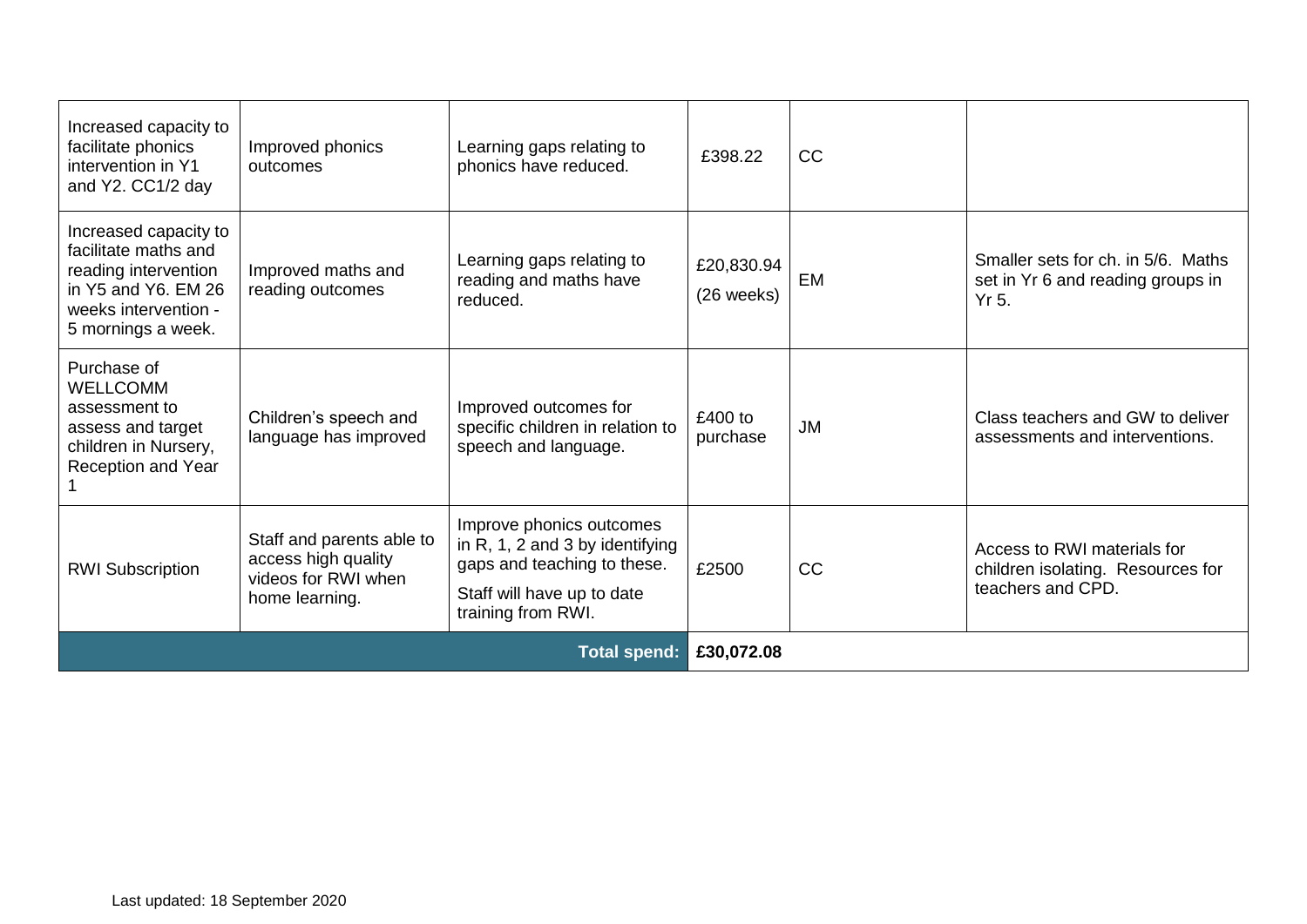## **Targeted Support**

| <b>Action</b>                                                                                                       | <b>Intended outcome</b>                                                                                             | <b>Estimated impact</b>                                                                                 | <b>Cost</b>                                                  | <b>Staff lead</b> | <b>Comments</b>   |
|---------------------------------------------------------------------------------------------------------------------|---------------------------------------------------------------------------------------------------------------------|---------------------------------------------------------------------------------------------------------|--------------------------------------------------------------|-------------------|-------------------|
| Increased TA<br>capacity in year 3<br>for intervention.<br>LWL 6hrs a week<br>LG 2 afternoons                       | 1:1 and group support<br>to meet children's IEP<br>targets, especially<br>those who did not<br>access home learning | Gaps in learning filled and<br>children more able to access<br>class learning.                          | £5473.14<br>for $38$<br>weeks                                | LWL<br>LG         |                   |
| <b>Enhanced TA</b><br>support for ch. To<br>support ch. With<br>behavioral<br>difficulties to<br>integrate in class | Needs of ch. Being<br>met and enabling<br>them to stay in<br>school.                                                | Children will be accessing<br>learning. Other children in the<br>class will be free from<br>disruption. | £6241.88                                                     | <b>JMA</b><br>LH  | Year 1 and Year 4 |
| <b>Additional TA</b><br>support to run<br>Lego Based<br>Therapy in Year 2                                           | 2 groups of children<br>each week in Year 2<br>will benefit from Lego<br>based therapy.                             | Gains in social skills,<br>improvements in behaviour<br>and mental health.                              | £1018.35<br>1 afternoon<br>a week for<br>31 weeks            | <b>KK</b>         |                   |
| <b>Eduten Maths</b><br>intervention<br>programme                                                                    | Year 3 and 5 pupils<br>will access additional<br>maths support<br>through Eduten                                    | Improved calculation<br>skills/fluency and maths ability,<br>filling gaps from home<br>learning.        | £1225.12<br>2x1hour<br>session<br>£1000<br>programme<br>cost | <b>KB</b>         |                   |
| <b>Total spend:</b>                                                                                                 |                                                                                                                     |                                                                                                         | £14,958.49                                                   |                   |                   |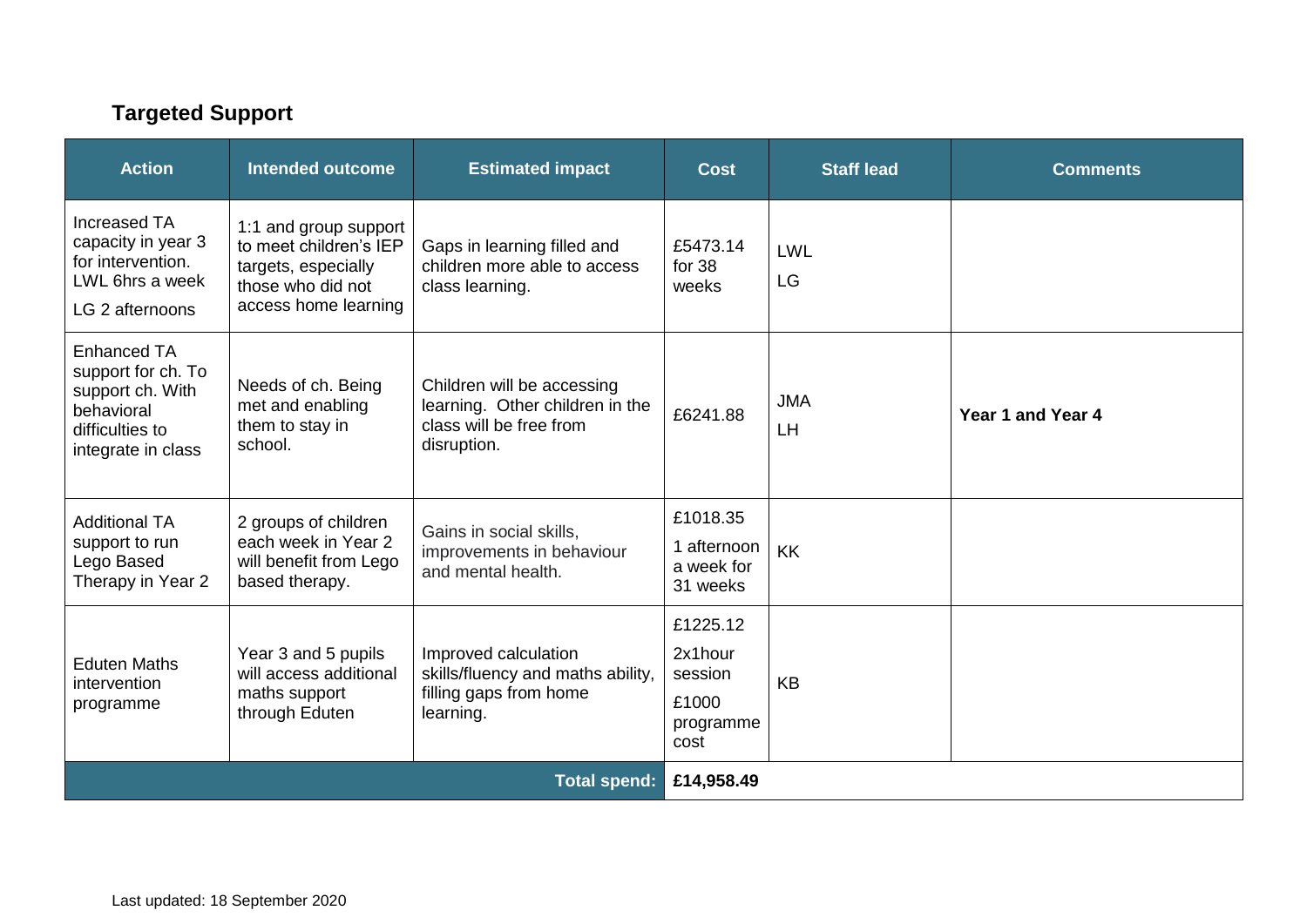#### **Wider Support**

| <b>Action</b>                                                                                                        | <b>Intended outcome</b>                                                                                   | <b>Estimated impact</b>                                                 | <b>Cost</b>                               | <b>Staff lead</b> | <b>Comments</b> |
|----------------------------------------------------------------------------------------------------------------------|-----------------------------------------------------------------------------------------------------------|-------------------------------------------------------------------------|-------------------------------------------|-------------------|-----------------|
| Purchase of<br>additional<br>ipads/tablets to<br>support remote<br>learning for<br>SEND and<br>vulnerable<br>pupils. | Improved accessibility<br>to learning, resulting in<br>improved outcomes.                                 | SEND outcomes improved<br>Outcomes for vulnerable<br>children improved. | £7,500                                    | KA                |                 |
| Purchase of<br>graphic tablets                                                                                       | Improved remote<br>teaching for live<br>lessons so that<br>teachers can model<br>learning.                | Improved pupil outcomes.<br>Learning gaps reduced.                      | £40 per<br>tablet.<br>£240 (6<br>tablets) | JM                |                 |
| Purchase of<br>whiteboard<br>wedges                                                                                  | Improved quality of<br>remote learning $-$<br>teacher able to<br>complete effective<br>modelling at home. | Improved pupil outcomes.                                                | £62.25 x<br>$6 =$<br>£373.50              | KA                |                 |
|                                                                                                                      |                                                                                                           | <b>Total spend:</b>                                                     | £8,113.50                                 |                   |                 |
| 7.1.1 A PA <i>1</i> 1 1 A7                                                                                           |                                                                                                           |                                                                         |                                           |                   |                 |

**Total: £ 53,144.07**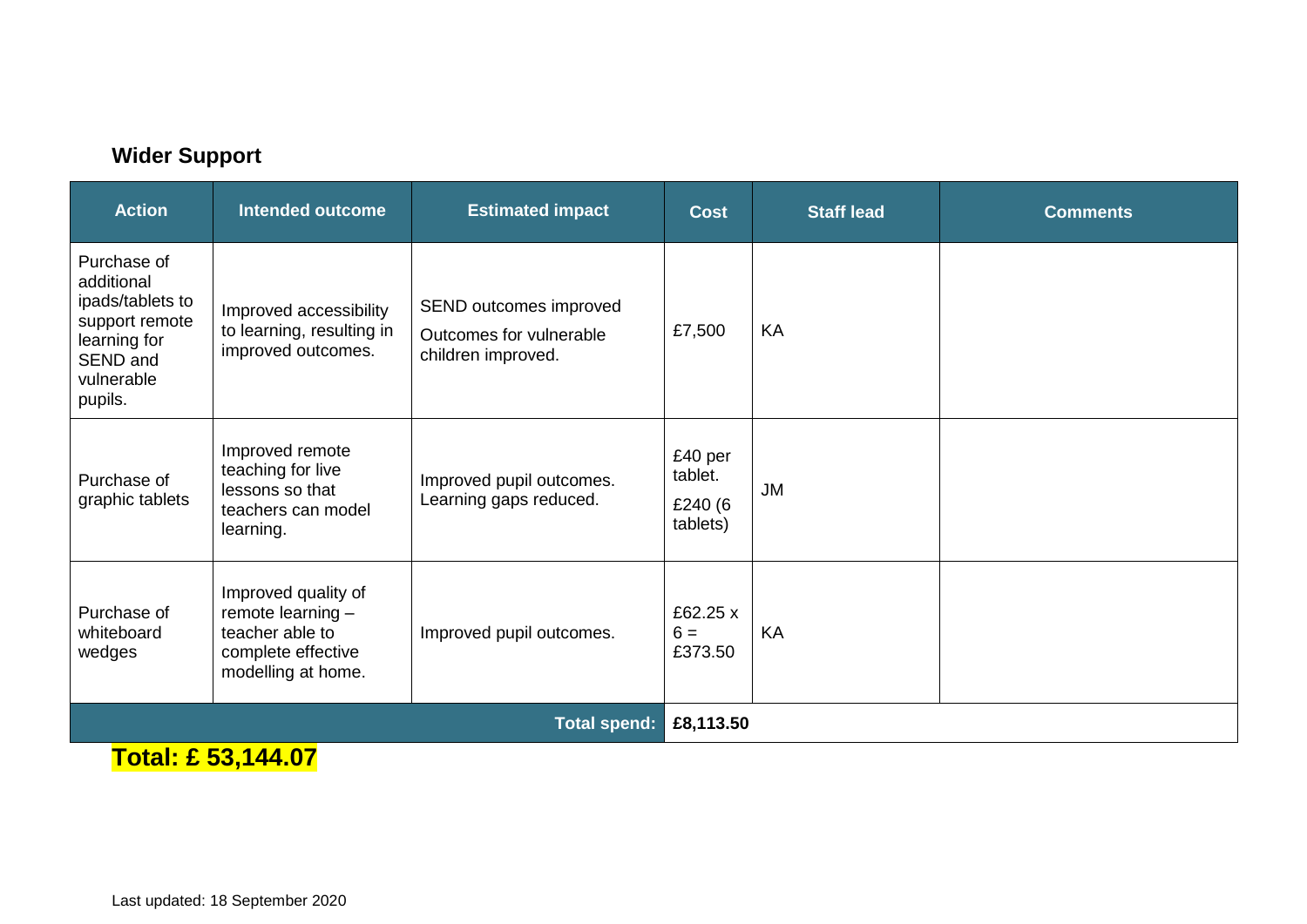## **Summary report**

| What is the overall impact of spending?                       |  |  |  |  |
|---------------------------------------------------------------|--|--|--|--|
|                                                               |  |  |  |  |
|                                                               |  |  |  |  |
|                                                               |  |  |  |  |
|                                                               |  |  |  |  |
|                                                               |  |  |  |  |
| How will changes be communicated to parents and stakeholders? |  |  |  |  |
|                                                               |  |  |  |  |
|                                                               |  |  |  |  |
|                                                               |  |  |  |  |
| <b>Final comments</b>                                         |  |  |  |  |
|                                                               |  |  |  |  |
|                                                               |  |  |  |  |
|                                                               |  |  |  |  |
|                                                               |  |  |  |  |